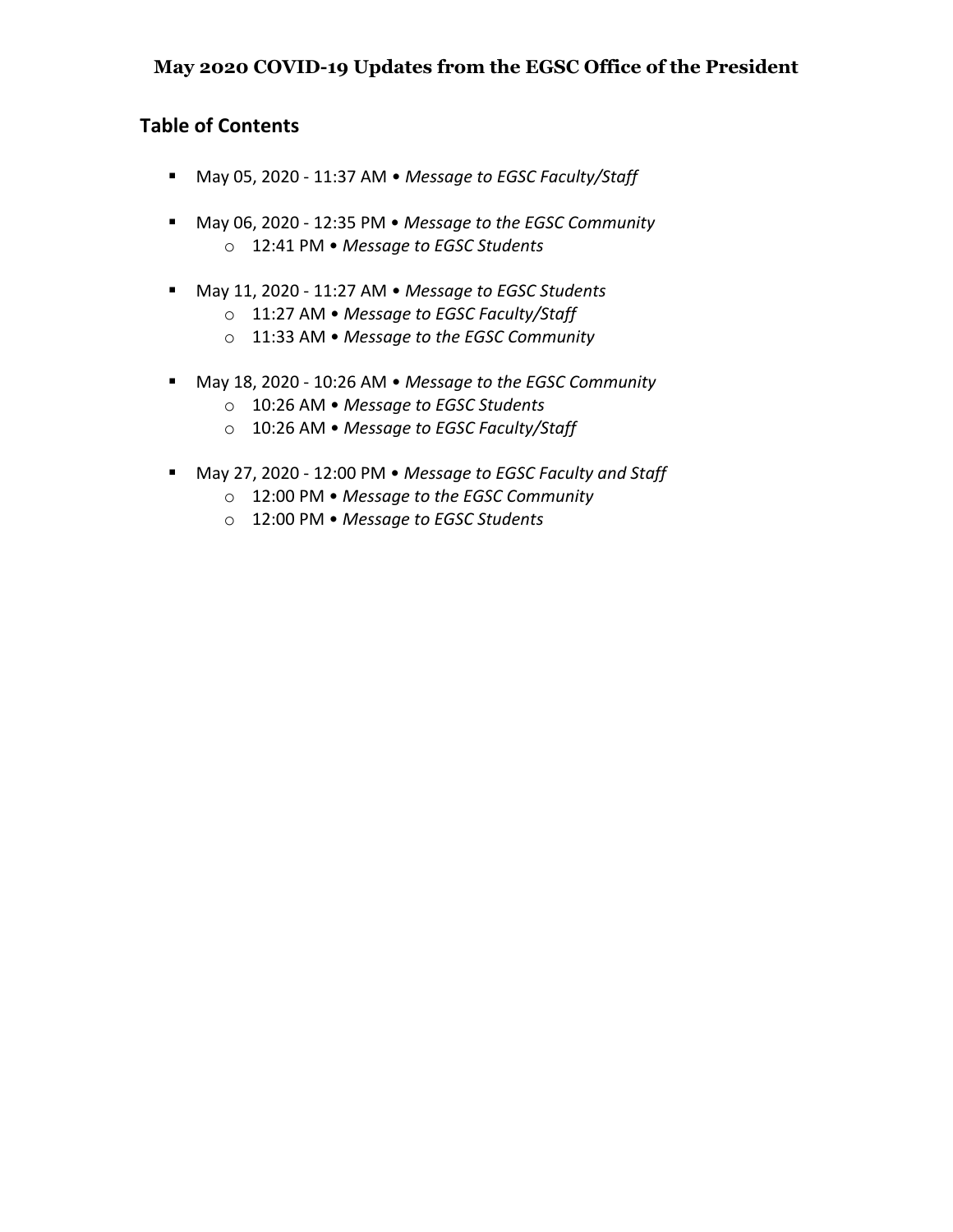## Message to EGSC Faculty/Staff

#### May 05, 2020

Dear East Georgia State College Faculty and Staff:

During this COVID-19 pandemic, one of my commitments to you is to be open and transparent about new developments at the earliest time possible. This weekly letter summarizes recent developments, including the announcement about the Governor's direction to all state agencies to submit budget reduction plans. It also summarizes key events of the coming week, including the distribution to our students of CARES Act emergency grants and the college's virtual commencement on Friday.

#### Statewide Budget Reduction

All state agencies, including all USG institutions, have been **directed to submit budget reduction plans. EGSC must submit its plan by May 09, 2020**. The following is an excerpt from the Chancellor's letter about this budget reduction.

#### *Letter from the Chancellor May 01, 2020*

"Your hard work has continued to keep all of our 26 institutions and the University System Office (USO) accessible and responsive in an extraordinary time, even as you have had to juggle your own personal challenges. I am grateful and proud of the way each of you has responded to our rapid shift in operations.

The challenges thrown at us by the COVID-19 pandemic are unprecedented. The health and safety of our students and employees are our greatest priorities.

As you are aware, the state of Georgia is facing a significant drop in revenue from the coronavirus that has caused the news I must now share.

T**oday, the state Office of Planning and Budget, House Budget and Research Office, and Senate Budget and Evaluation Office directed all state agencies to develop new spending proposals for fiscal year 2021, which begins July 1. In doing so, all agencies including USG must submit proposals that include a 14% reduction of their base budget.**

**I have instructed all institutions and the USO to prepare a plan to address these 14% reductions. These plans must be submitted to the state no later than May 20th.**

This will not be easy work. We have asked everyone to be strategic in their approach to meeting this reduction, therefore across the board cuts are not permitted. Our priority continues to be helping our students complete a college education. Our mission is more critical than ever as we take a leading role in helping all Georgians recover.

Right now, institutions are only submitting plans to address the 14% reductions for FY21. It will be some time before we will know the specifics of these plans and how they will be implemented. Among actions that may be taken include furloughs and layoffs. Additionally, we are placing a hold on all vacant positions not deemed essential, and remain committed to a critical hire process for the few that are. We will be faced with some uncertainty until the FY21 budget is adopted and approved.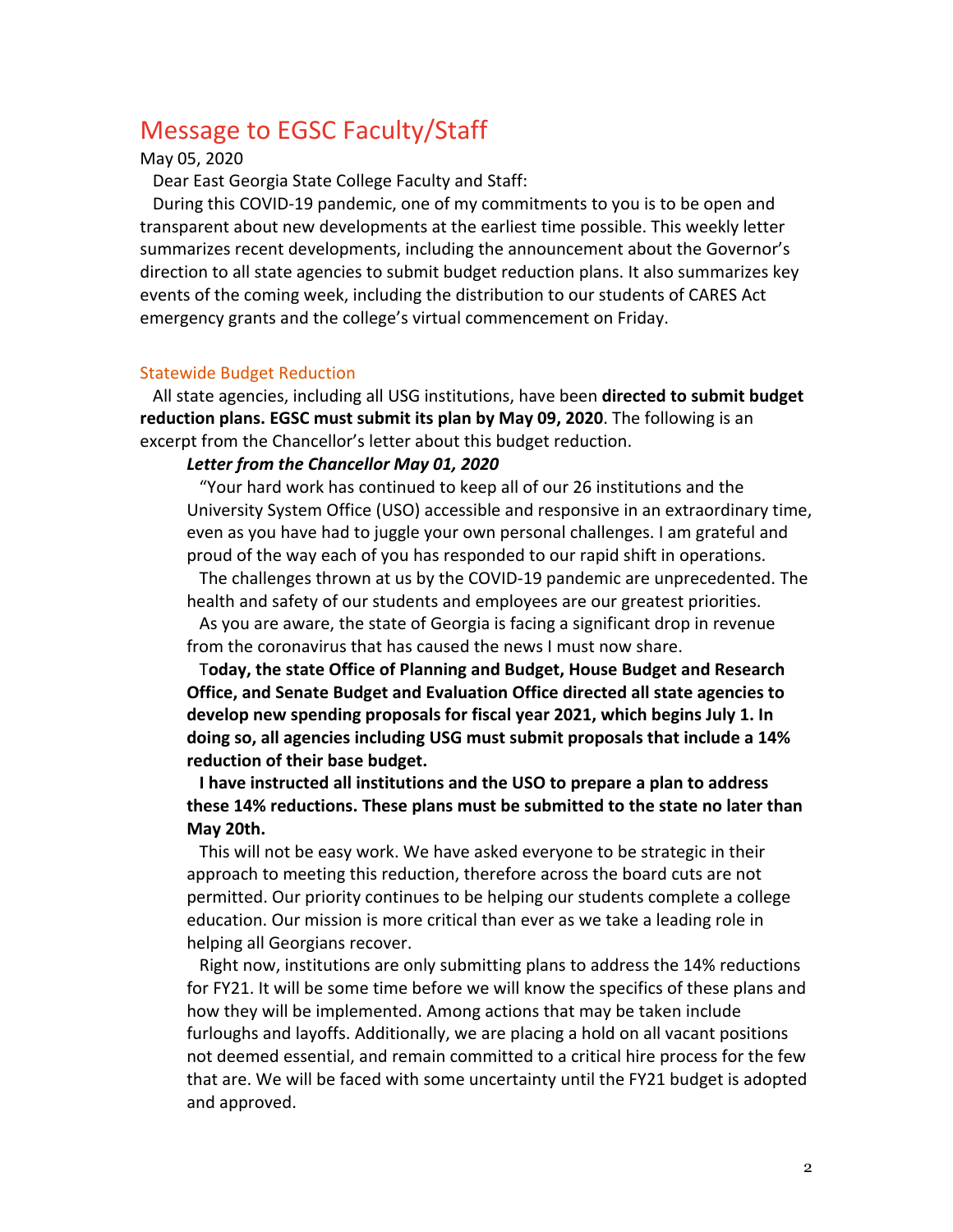The state will continue to monitor the financial impact of COVID-19 and adjust as circumstances require. Any budget plans submitted to the state must also be finalized and approved by the Georgia Legislature, and signed by the Governor.

I know this is hard news to hear. Please keep in close contact with your supervisor for further guidance and if you have any questions. We will provide updates as quickly and as transparently as possible.

Above all, know you are making a difference at a critical time for the University System. There is no question this will be tough. But we will get through it, and be stronger. Thank you for all you do to support our students and the state of Georgia."

#### *Detailed Guidance from the USG on 05/01/2020*

In addition to the above letter from the Chancellor, the USG sent detailed guidance about the plan each USG institution must submit. This included clear instructions that the budget cuts must be **"strategic." Across the board cuts are not permitted.**

#### CARES Act Funding – Institutional Portion

As discussed in my prior weekly letters, the federal CARES Act divides the funding for each institution under that federal stimulus bill into two equal portions. One portion is to for the institution. The other portion is for emergency grants for students. This section of my letter addresses the institutional portion. The student emergency grants are addressed in the section of this letter immediately following.

The U.S. Department of Education has announced that the CARES act funding for use by institutions is now available. These funds must be used by each institution for costs first incurred on or after March 13, 2020. Also, each institution must have "a reasoned basis for concluding such costs have a clear nexus to significant changes to the delivery of instruction due to the coronavirus."

The following lists specific permitted uses and prohibited uses of these funds issued by U.S. Department of Education as outlined in a letter from the USG:

o "Institutional Funds **CAN** be used for:

• Refunds to students for room and board, tuition, and other fees as a result of significant changes to the delivery of instruction, including refunds to students for housing, food, or other services that institutions could no longer provide. This includes allowing institutions to reimburse themselves for COVID-19 related refunds that were provided to students on or after March 13, 2020.

• Other costs that have a "clear nexus to significant changes to the delivery of instruction due to the coronavirus."

• Costs to purchase equipment or software, pay for online licensing fees, or pay for internet service to enable students to transition to distance learning to include reimbursements to the institutions for hardware, software, or internet connectivity that institutions may have purchased on behalf of students or provided to students.

• Payment of a per-student fee to a third-party service provider, including an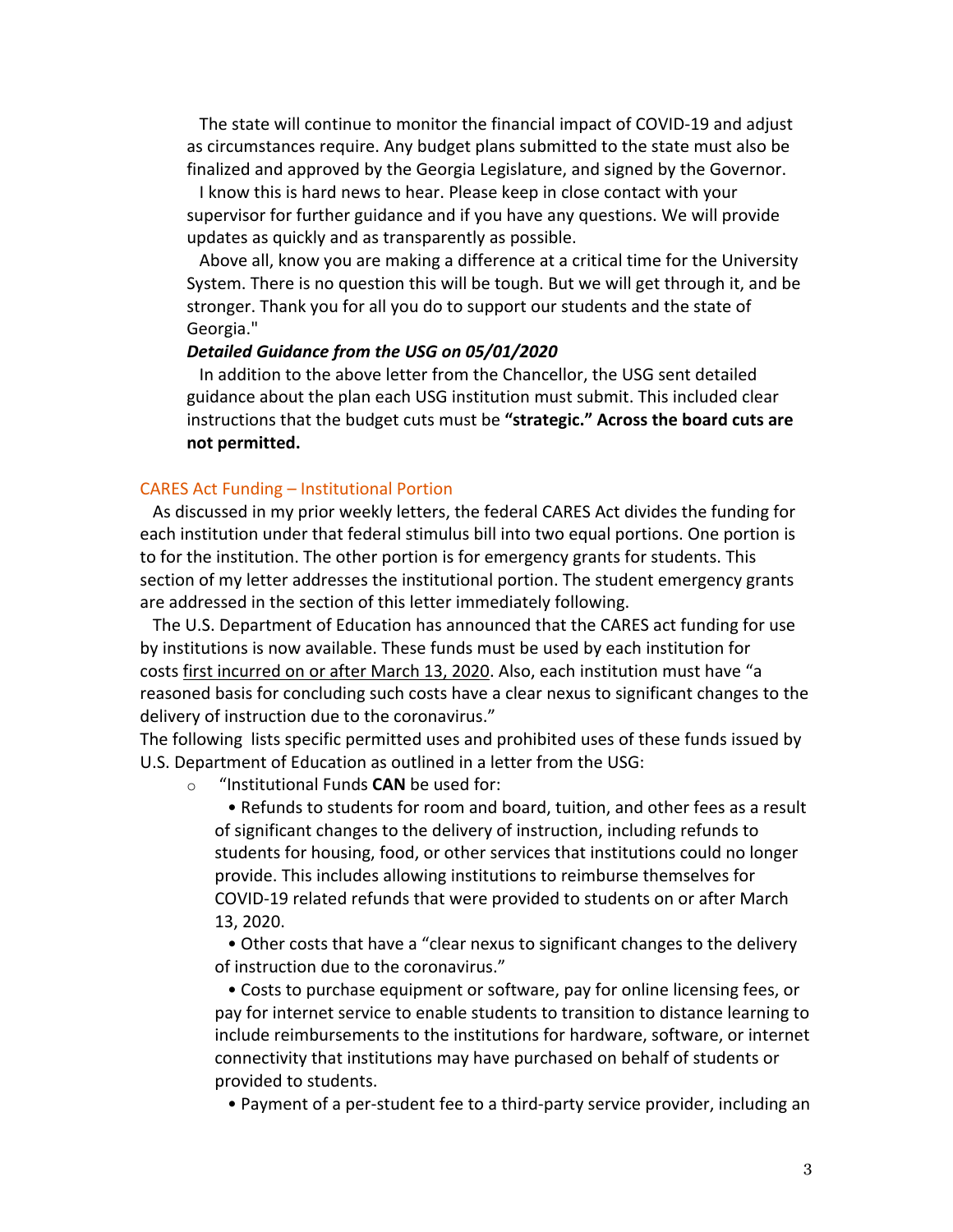Online Program Management (OPM), for each additional student using a distance learning platform, learning management system, online resources, or other support services; however, institutions may not use funds to pay thirdparty recruiters or OPMs for recruiting or enrolling new students at the institution.

• Additional Student Grants using the same process and requirements as for the prior round of Student Grants.

o Institutional Funds **CANNOT** be used for:

• Payment to contractors for the provision of pre-enrollment recruitment activities.

- Endowments.
- Capital outlays associated with facilities related to athletics, sectarian instruction, or religious worship.
- Senior administrator and/or executive salaries, benefits, bonuses, contracts, incentives, cash, or other benefit."

East Georgia State College is now in the process of preparing a plan for use of these funds to be submitted for approval to the USG.

#### CARES Act Funding – Student Portion

Today, a letter is being sent to EGSC students, faculty and staff about EGSC's plan for distribution of the student portion of the CARES Act funds. That letter provides, in part:

"On April 9, 2020, U.S. Education Secretary Betsy DeVos announced the first wave of CARES Act (Coronavirus Aid, Relief and Economic Security) funding to colleges and universities across the United States. The funding is available through the Higher Education Emergency Relief Fund authorized by the CARES Act and **allocates funds to colleges and universities to provide emergency aid to college students whose lives and educations have been disrupted by the coronavirus outbreak.**

Each college and university receiving these funds must prepare its own plan describing how these funds will be used to meet emergency needs of students, subject to US Department of Education guidelines."

It is EGSC's intention to begin distributing funds by **Thursday, May 7, 2020**."

#### Governor's Executive Order 04/30/2020

As widely reported in the news, the Governor of Georgia issued an executive order on May 01, 2020. That order ended the statewide shelter in place order. However, as summarized below in a letter from the USG on 05/01/2020, "little has changed: for USG institutions (including EGSC) as a result of that executive order:

"Today the Governor issued an Executive Order (an "EO") impacting sheltering in place and the Public Health Emergency. I have summarized relevant provisions of the EO below ….

Pursuant to today's EO the Public Health Emergency is extended for 30 days until June 12.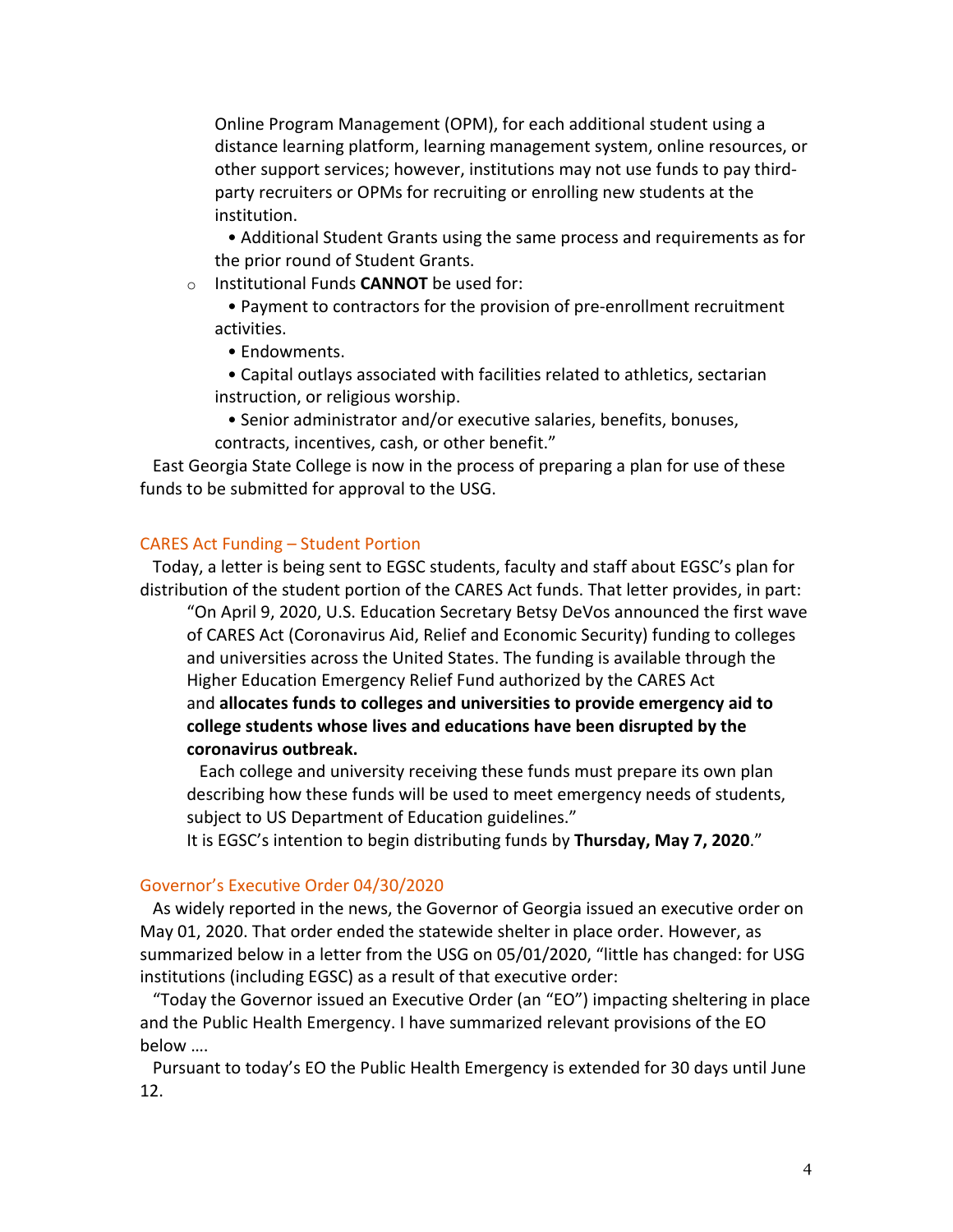At midnight tonight the statewide shelter in place expires, except for the shelter in place provisions for higher risk populations previously provided in the Governor's April 23 EO. Today's EO extends those shelter in place provisions for higher risk populations until June 12.

While the statewide shelter in place expires at midnight, the Governor's April 23 EO remains in effect, which still requires social distancing, limited gatherings, and limited business openings, among many other things. **This April 23 EO that remains in effect continues to classify the USG as "Critical Infrastructure," allowing us to continue remote instruction and limited social interaction related thereto. The April 23 EO is currently set to expire on May 13, but additional portions of it may be extended in the future.**

**In short, with the expiration of the statewide shelter in place provisions at midnight tonight - other than greater mobility allowed for our students, faculty and staff - little has changed for the USG, as we have been operating pursuant to the Critical Infrastructure and limited social interaction provisions of the April 23 EO and will continue to follow those provisions until it expires on May 13 or is extended.**

Consistent with this approach, the Governor's Chief of Staff today sent a memorandum to agency heads reinforcing strict social distancing for state offices and for agencies to continue to use all alternative means of delivering services, including telecommuting and alternative office hours, among other things. The memo stated that further guidance should be expected during the week of May 11. "

#### Virtual Commencement on May 08, 2020

The virtual Honors Night Ceremony held recently and the virtual 10th anniversary celebration for the Fulford Center were highly successful. Thanks for joining in those celebrations. I hope you will also join us this Friday evening for a virtual commencement ceremony.

I look forward to seeing all of you soon in person. In the meantime, please be healthy and be safe.

Thank you! You are the best.

Robert G. Boehmer President East Georgia State College

### Message to the EGSC Community

May 06, 2020

Dear Friends of East Georgia State College:

During this COVID-19 pandemic, one of my commitments to you is to be open and transparent about new developments at the earliest time possible. This weekly letter summarizes recent developments, including the announcement about the Governor's direction to all state agencies to submit budget reduction plans. It also summarizes key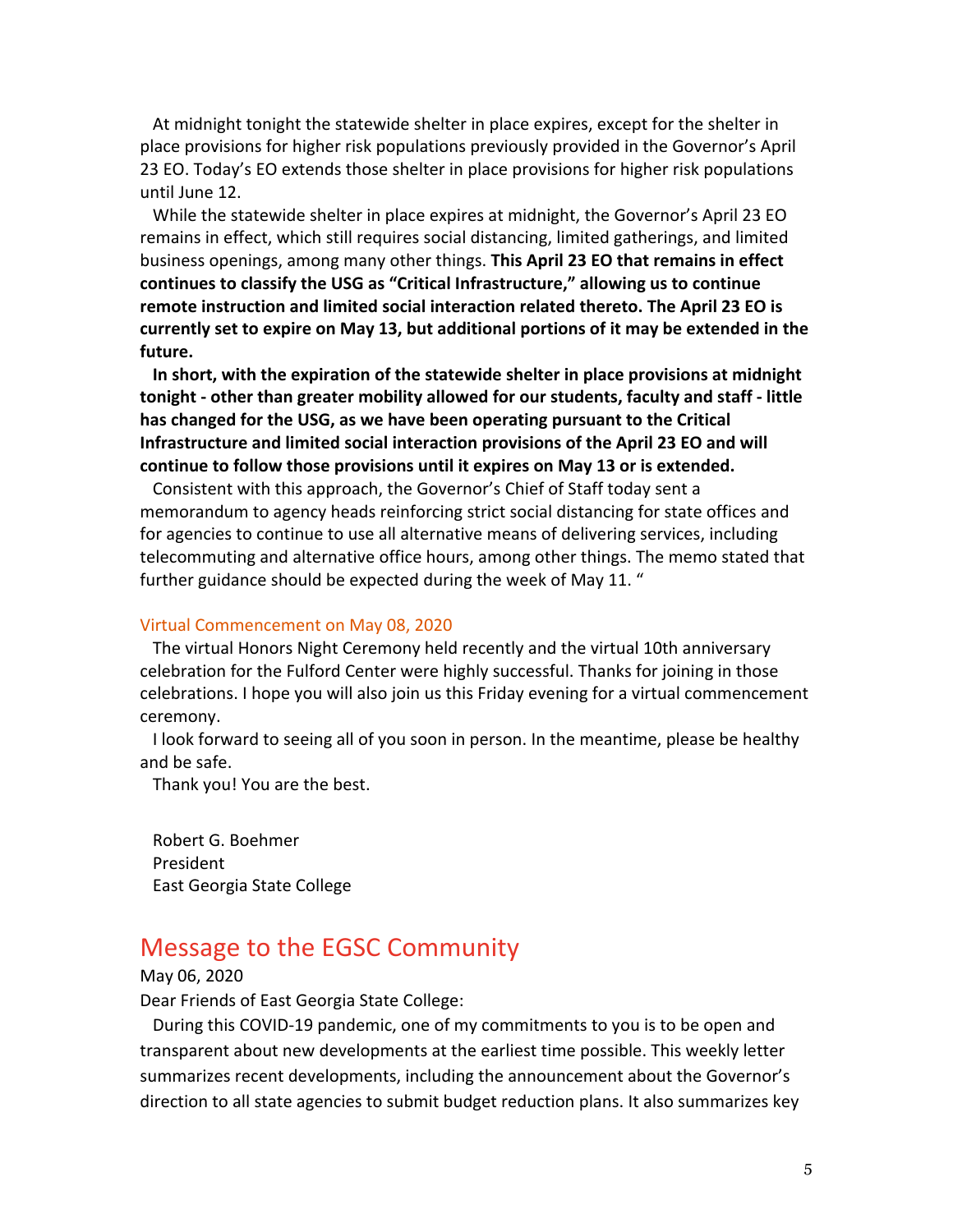events of the coming week, including the distribution to our students of CARES Act emergency grants and the college's virtual commencement on Friday.

#### **Statewide Budget Reduction**

All state agencies, including all USG institutions, have been **directed to submit budget reduction plans**. The following is an excerpt from the Chancellor's letter about this budget reduction.

"…

…

The challenges thrown at us by the COVID-19 pandemic are unprecedented. The health and safety of our students and employees are our greatest priorities.

As you are aware, the state of Georgia is facing a significant drop in revenue from the coronavirus that has caused the news I must now share.

**Today, the state Office of Planning and Budget, House Budget and Research Office, and Senate Budget and Evaluation Office directed all state agencies to develop new spending proposals for fiscal year 2021, which begins July 1. In doing so, all agencies including USG must submit proposals that include a 14% reduction of their base budget.**

**I have instructed all institutions and the USO to prepare a plan to address these 14% reductions. These plans must be submitted to the state no later than May 20th.**

This will not be easy work. We have asked everyone to be strategic in their approach to meeting this reduction, therefore across the board cuts are not permitted. Our priority continues to be helping our students complete a college education. Our mission is more critical than ever as we take a leading role in helping all Georgians recover.

The state will continue to monitor the financial impact of COVID-19 and adjust as circumstances require. Any budget plans submitted to the state must also be finalized and approved by the Georgia Legislature, and signed by the Governor. …"

#### **CARES Act Funding – Institutional Portion**

As discussed in my prior weekly letters, the federal CARES Act divides the funding for each institution under that federal stimulus bill into two equal portions. One portion is to for the institution. The other portion is for emergency grants for students. This section of my letter addresses the institutional portion. The student emergency grants are addressed in the section of this letter immediately following.

The U.S. Department of Education has announced that the CARES act funding for use by institutions is now available. These funds must be used by each institution for costs first incurred on or after March 13, 2020. Also, each institution must have "a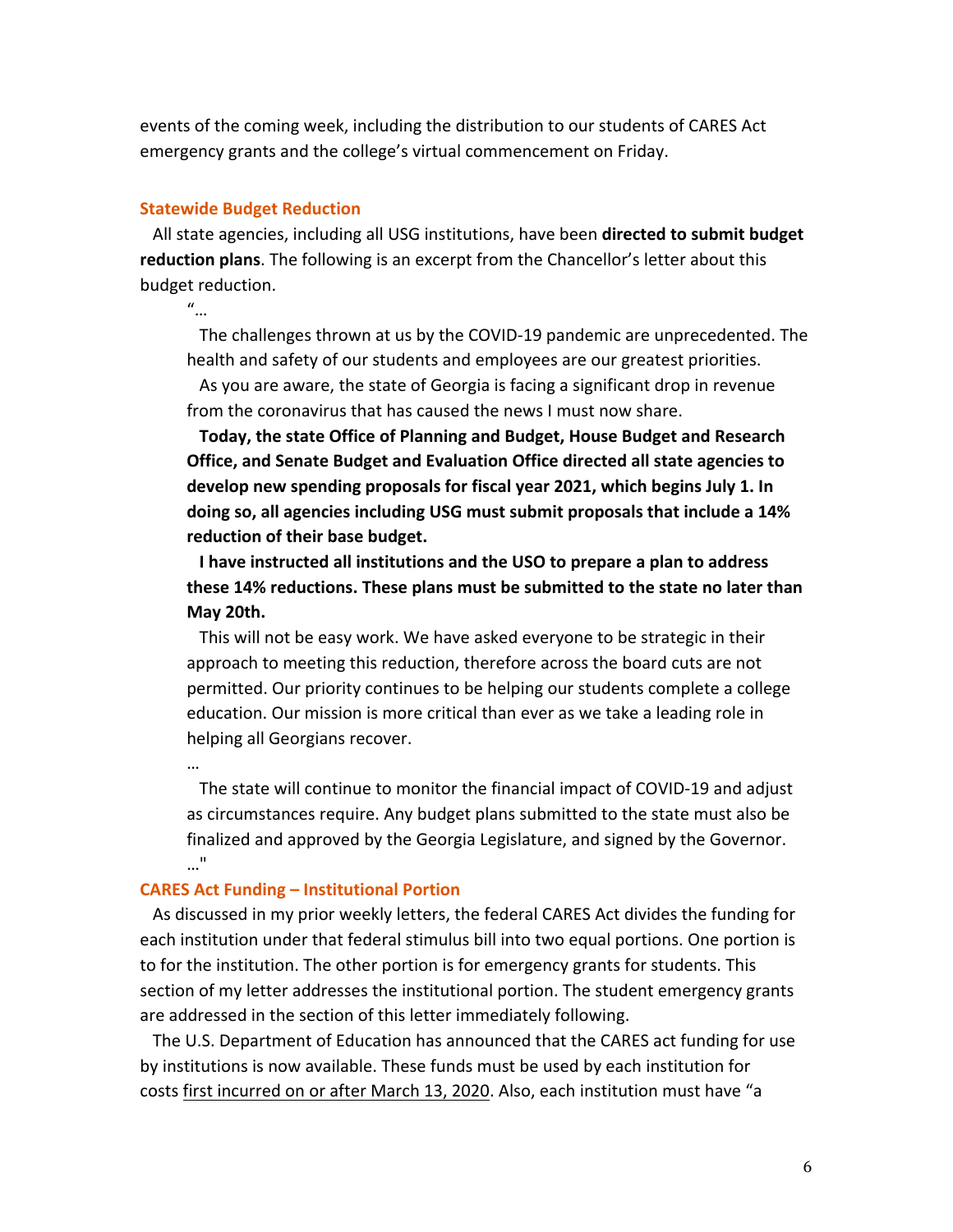reasoned basis for concluding such costs have a clear nexus to significant changes to the delivery of instruction due to the coronavirus."

East Georgia State College is now in the process of preparing a plan for use of these funds to be submitted for approval to the USG.

#### **CARES Act Funding – Student Portion**

Today, a letter is being sent to EGSC students, faculty and staff about EGSC's plan for distribution of the student portion of the CARES Act funds. That letter provides, in part:

"On April 9, 2020, U.S. Education Secretary Betsy DeVos announced the first wave of CARES Act (Coronavirus Aid, Relief and Economic Security) funding to colleges and universities across the United States. The funding is available through the Higher Education Emergency Relief Fund authorized by the CARES Act and **allocates funds to colleges and universities to provide emergency aid to college students whose lives and educations have been disrupted by the coronavirus outbreak.**

Each college and university receiving these funds must prepare its own plan describing how these funds will be used to meet emergency needs of students, subject to US Department of Education guidelines."

It is EGSC's intention to begin distributing funds by **Thursday, May 7, 2020**. **Governor's Executive Order 04/30/2020**

As widely reported in the news, the Governor of Georgia issued an executive order on May 01, 2020. That order ended the statewide shelter in place order. However, as summarized below in a letter from the USG on 05/0102020, "little has changed: for USG institutions (including EGSC) as a result of that executive order:

"Today the Governor issued an Executive Order (an "EO") impacting sheltering in place and the Public Health Emergency. I have summarized relevant provisions of the EO below ….

Pursuant to today's EO the Public Health Emergency is extended for 30 days until June 12.

At midnight tonight the statewide shelter in place expires, except for the shelter in place provisions for higher risk populations previously provided in the Governor's April 23 EO. Today's EO extends those shelter in place provisions for higher risk populations until June 12.

While the statewide shelter in place expires at midnight, the Governor's April 23 EO remains in effect, which still requires social distancing, limited gatherings, and limited business openings, among many other things. **This April 23 EO that remains in effect continues to classify the USG as "Critical Infrastructure," allowing us to continue remote instruction and limited social interaction related**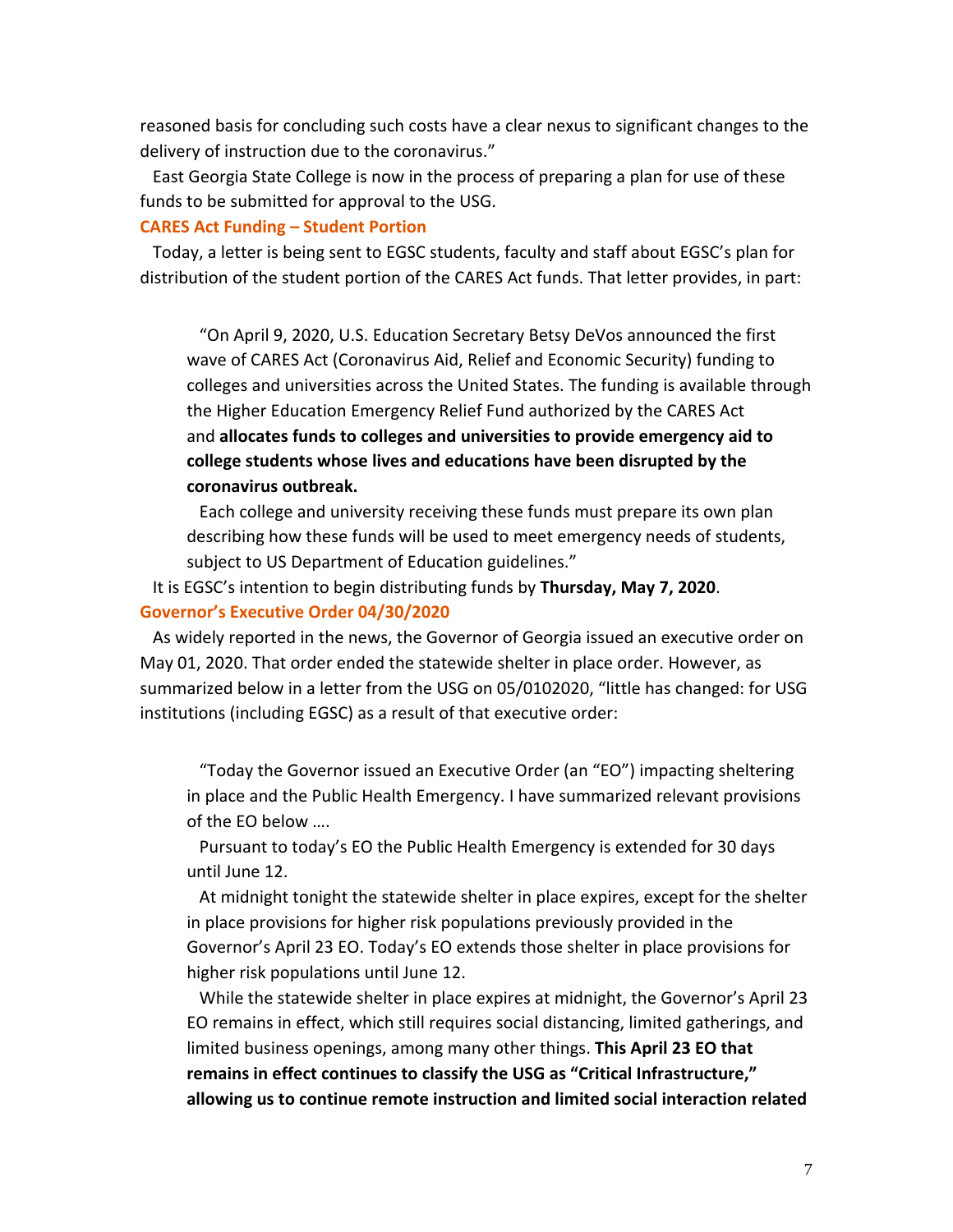**thereto. The April 23 EO is currently set to expire on May 13, but additional portions of it may be extended in the future.**

**In short, with the expiration of the statewide shelter in place provisions at midnight tonight - other than greater mobility allowed for our students, faculty and staff - little has changed for the USG, as we have been operating pursuant to the Critical Infrastructure and limited social interaction provisions of the April 23 EO and will continue to follow those provisions until it expires on May 13 or is extended.**

Consistent with this approach, the Governor's Chief of Staff today sent a memorandum to agency heads reinforcing strict social distancing for state offices and for agencies to continue to use all alternative means of delivering services, including telecommuting and alternative office hours, among other things. The memo stated that further guidance should be expected during the week of May 11."

#### **Virtual Commencement on May 08, 2020**

The virtual Honors Night Ceremony held recently and the virtual 10th anniversary celebration for the Fulford Center were highly successful. Thanks for joining in those celebrations. I hope you will also join us this Friday evening for a virtual commencement ceremony.

I look forward to seeing all of you soon in person. In the meantime, please be healthy and be safe.

Thank you! You are the best.

Robert G. Boehmer President East Georgia State College

## Message to EGSC Students

#### May 06, 2020

Dear Students, Faculty and Staff,

On April 9, 2020, U.S. Education Secretary Betsy DeVos announced the first wave of CARES Act (Coronavirus Aid, Relief and Economic Security) funding to colleges and universities across the United States. The funding is available throu**gh the Higher Education Emergency Relief Fund authorized by the CARES Act and** allocates funds to colleges and universities to provide emergency aid to college students whose lives and educations have been disrupted by the coronavirus outbreak.

Each college and university receiving these funds must prepare its own plan describing how these funds will be used to meet emergency needs of students, subject to US Department of Education guidelines.

**Not all students will receive these funds.** The federal guidelines mandate that these funds be distributed only to students who are or could be eligible to participate in federal financial aid programs (Section 484 in Title IV of the Higher Education Act, as amended) Eligibility to participate in federal financial aid programs for this academic year require students to complete a **2019-2020**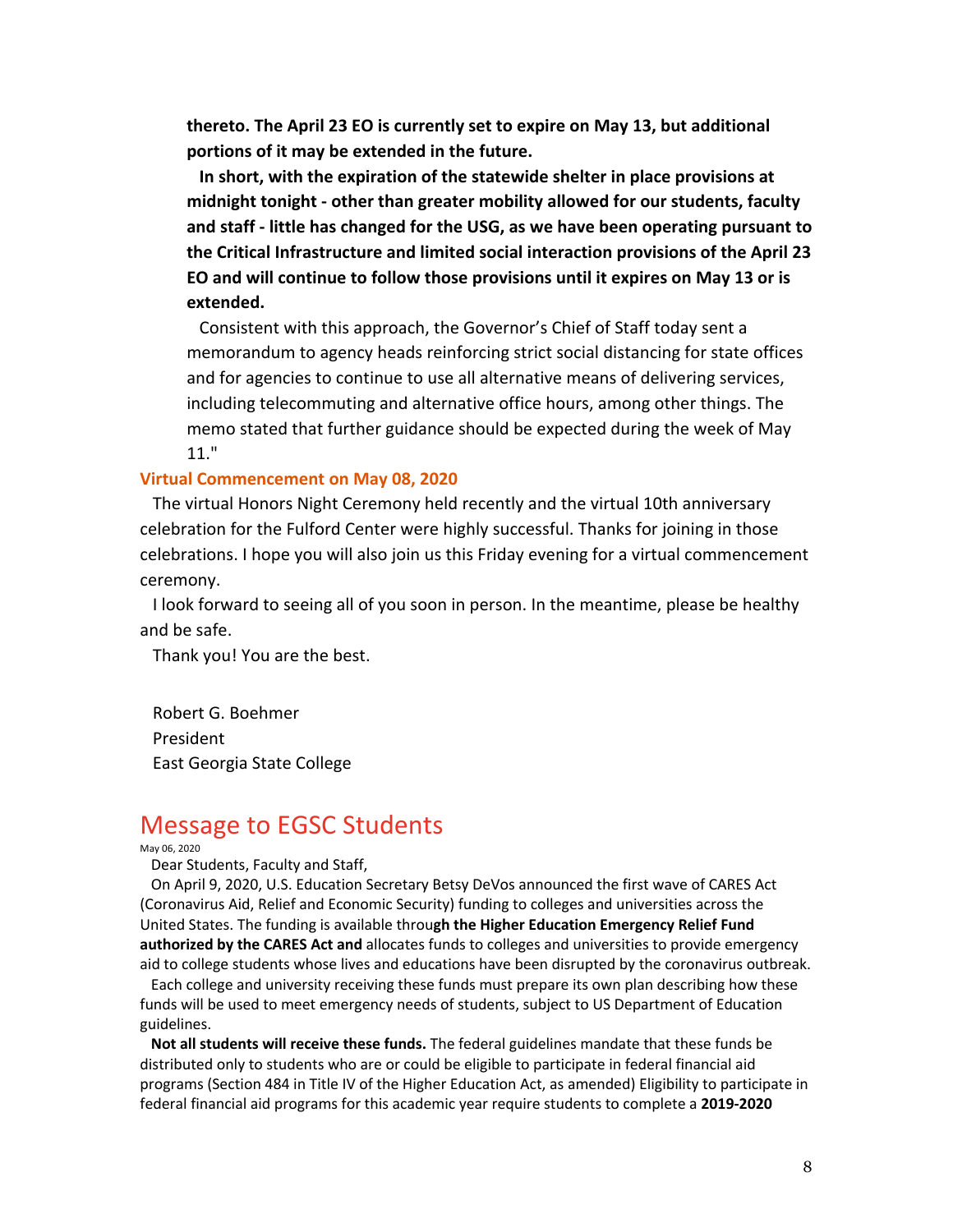**FAFSA**. This FAFSA may be filed until June 30, 2020.

EGSC's plan will make funds available to eligible EGSC students enrolled in Spring Semester 2020, Maymester 2020 and Summer Semester 2020.

Funds will be distributed directly to students using EGSC's financial aid refund process, Bank Mobile, to be used as the student deems necessary to cover expenses related to the disruption caused by COVID-19 and the transition to wholly online schedules. The student will not be required to report to EGSC or account for the expenditure of the emergency funds.

It is EGSC's intention to distribute funds by **Thursday, May 7, 2020**.

Please click here to see *EGSC's Eligibility Criteria, Calculations and Award Amounts*.

Bob Boehmer, President East Georgia State College

### Message to EGSC Students

May 11, 2020

Dear East Georgia State College Students,

Happy Mother's Day! Some of you are Moms. I hope you take satisfaction today in your ability to both be a great mother and pursue a college degree. That is impressive. I trust, also, that all of you are taking time today to tell your own mother how much you appreciate her.

This week's letter is brief. (Ok, I do realize some of you are saying "thankfully!"). The reason for brevity today is that I want to focus on one very important event -- commencement.

Last week was a special one for East Georgia State College. Our spring 2020 commencement celebrated the accomplishments of our graduates. Although virtual, the ceremony sent a clear message to our graduates:

We are deeply proud of your accomplishments. You are important to us. Congratulations graduates!

If you were unable to join us for the virtual ceremony on Friday evening, please take the time to enjoy the celebration --- and then send a text or email of congratulations to one or more of these special graduates.

http://www.ega.edu/2020-Spring-Commencement

Please join me in a shout out to the people who made this possible. This was a labor of love for each of them. They each wanted to assure that our graduates had the celebration they deserved.

Let's all begin looking forward right now to our Fall 2020 Commencement. Colonel George Frederick, who was scheduled to speak at our Spring 2020 Commencement (and who appeared on the video) will be our speaker in fall. As Colonel Fred announced, all of the Spring 2020 graduates and their supporters are invited to join our Fall 2020 graduates in a face-to-face commencement. It promises to be a truly exciting day. All of these graduates will "walk" across the stage to accept our congratulations in person. It is going to be an amazing event.

Stay healthy. Stay safe.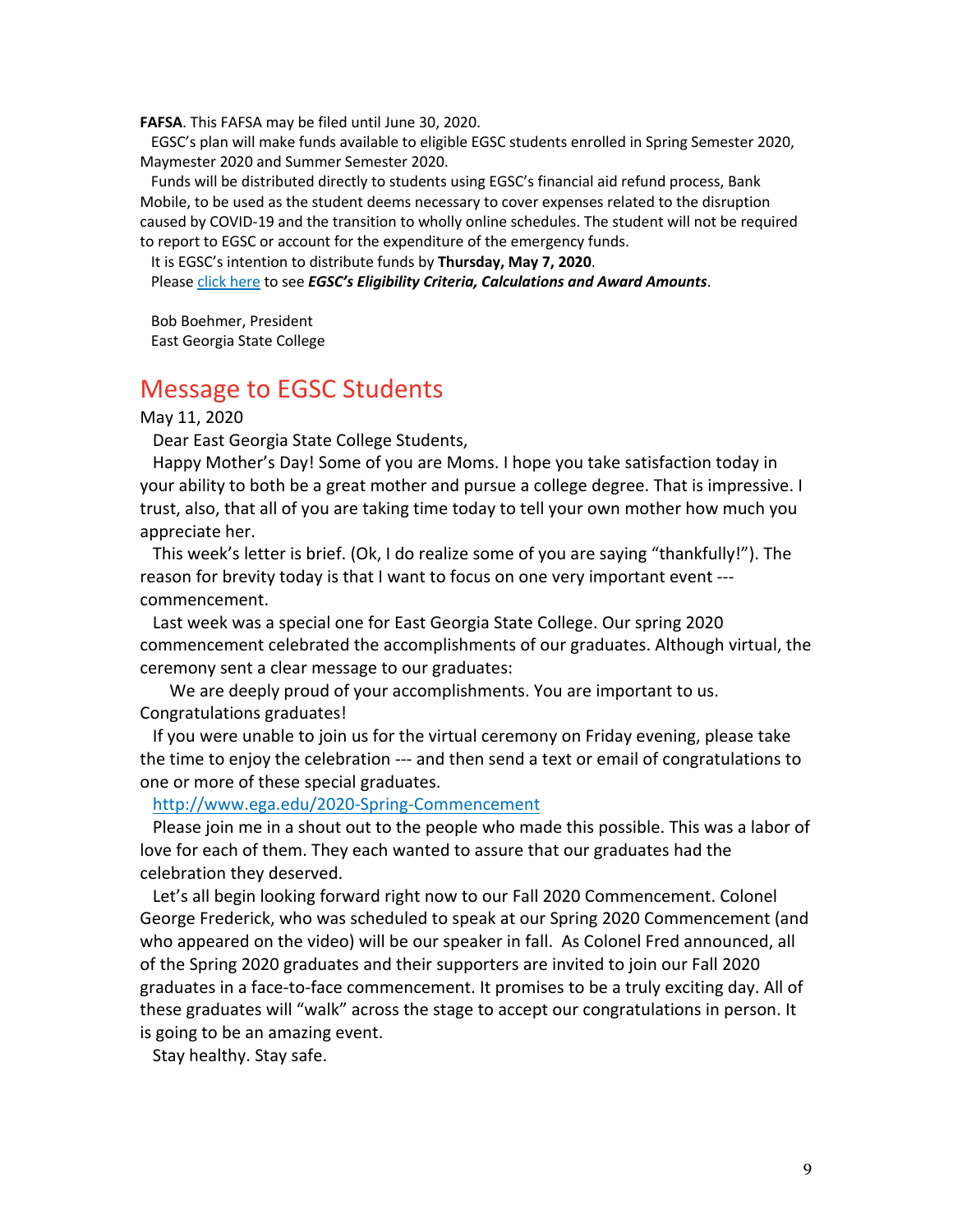Bob Boehmer President East Georgia State College

## Message to EGSC Faculty/Staff

#### May 11, 2020

Dear East Georgia State College Faculty and Staff,

Happy Mother's Day! Many of you are Moms. I hope you take satisfaction today in your ability to both be a great mother and serve EGSC. That is impressive. I trust, also, that all of you are taking time today to tell your own mother how much you appreciate her.

This week's letter is brief. (Ok, I do realize some of you are saying "thankfully!"). The reason for brevity today is that I want to focus on one very important event -- commencement.

Last week was a special one for East Georgia State College. Our spring 2020 commencement celebrated the accomplishments of our graduates. Although virtual, the ceremony sent a clear message to our graduates:

We are deeply proud of your accomplishments. You are important to us. Congratulations graduates!

If you were unable to join us for the virtual ceremony on Friday evening, please take the time to enjoy the celebration --- and then send a text or email of congratulations to one or more of these special graduates.

http://www.ega.edu/2020-Spring-Commencement

Please join me in a shout out to the people who made this possible. This was a labor of love for each of them. They each wanted to assure that our graduates had the celebration they deserved.

Let's all begin looking forward right now to our Fall 2020 Commencement. Colonel George Frederick, who was scheduled to speak at our Spring 2020 Commencement (and who appeared on the video) will be our speaker in Fall. As Colonel Fred announced, all of the Spring 2020 graduates and their supporters are invited to join our Fall 2020 graduates in a face-to-face commencement. It promises to be a truly exciting day. All of these graduates will "walk" across the stage to accept our congratulations in person. It is going to be an amazing event.

Stay healthy. Stay safe. Bob Boehmer President East Georgia State College

## Message to the EGSC Community

May 11, 2020

Dear friends of East Georgia State College, Happy Mother's Day! Many of you are Moms. I hope you take satisfaction today in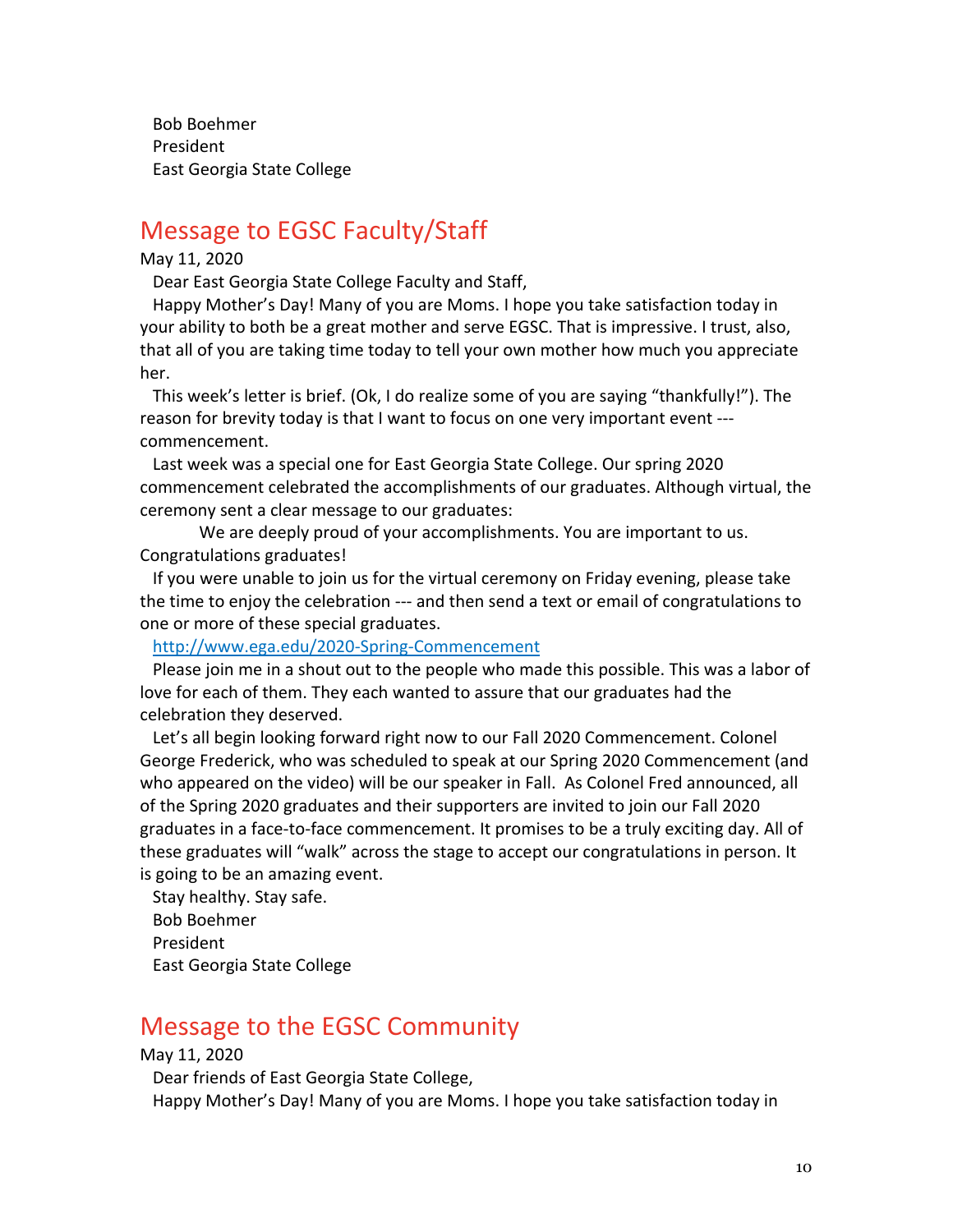that truly special role. I trust, also, that all of you are taking time today to tell your own mother how much you appreciate her.

This week's letter is brief. (Ok, I do realize some of you are saying "thankfully!"). The reason for brevity today is that I want to focus on one very important event -- commencement.

Last week was a special one for East Georgia State College. Our spring 2020 commencement celebrated the accomplishments of our graduates. For many of you, that group included your own children or relatives or friends. Although virtual, the ceremony sent a clear message to our graduates:

We are deeply proud of your accomplishments. You are important to us. Congratulations graduates!

If you were unable to join us for the virtual ceremony on Friday evening, please take the time to enjoy the celebration --- and then send a text or email of congratulations to one or more of these special graduates.

#### http://www.ega.edu/2020-Spring-Commencement

Please join me in a shout out to the people who made this possible. This was a labor of love for each of them. They each wanted to assure that our graduates had the celebration they deserved.

Let's all begin looking forward right now to our Fall 2020 Commencement. Colonel George Frederick, who was scheduled to speak at our Spring 2020 Commencement (and who appeared on the video) will be our speaker in fall. As Colonel Fred announced, all of the Spring 2020 graduates and their supporters are invited to join our Fall 2020 graduates in a face-to-face commencement. It promises to be a truly exciting day. All of these graduates will "walk" across the stage to accept our congratulations in person. It is going to be an amazing event.

Stay healthy. Stay safe. Bob Boehmer President East Georgia State College

### Message to the EGSC Community

#### May 18, 2020

Dear friends of East Georgia State College,

Although it seems like a lifetime ago, I left the private practice of law in Oregon in 1989 to head to Georgia with Joyce and our two daughters to come to take a teaching position at the University of Georgia in Athens. Initially, it was a temporary position. I loved the position and, luckily, it became permanent. I say "luckily" because a position at a college or a university gives you the privilege of being part of a community in which learning is at the heart of the community. Each day, your ideas are challenged and explored. You encounter new people of all ages and ethnicities from places unlike the one from which you came. You share events of many kinds from the arts to athletics and celebrate accomplishments. In short, an academic community --- like East Georgia State College --- is a special place.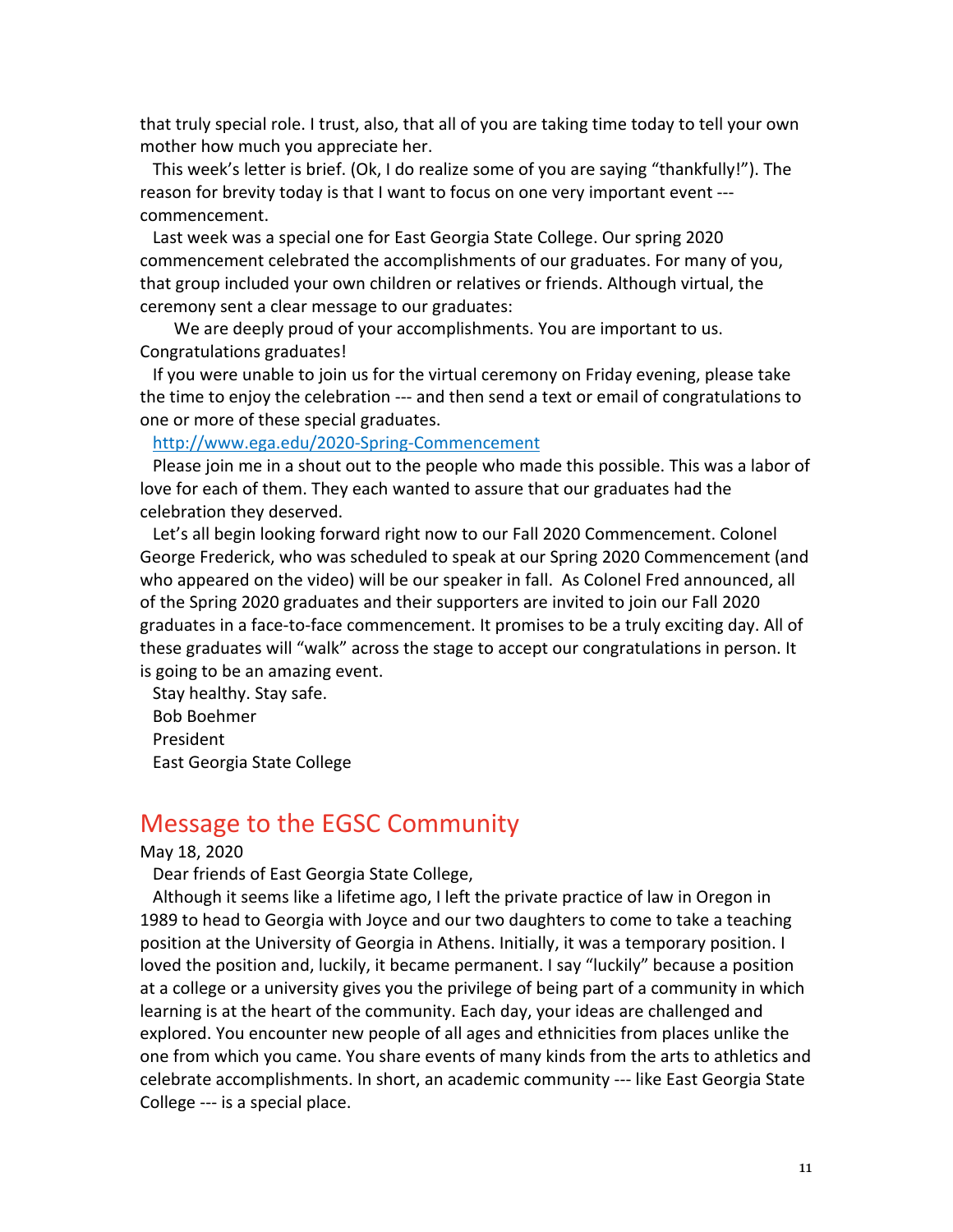Over the years since 1989, I admit, I allowed myself to become a bit complacent about this simple fact. Suddenly, in March of this year, much of this was suddenly taken from all of us by the coronavirus. Students moved out. Faculty and staff worked from home. The community sheltered in place. I am no longer complacent about what was taken away from all of us so suddenly.

So, that leads to the point of this brief letter. The University System of Georgia has directed all 26 colleges and universities in the system to prepare detailed, written "return to campus plans." As devastatingly detailed as that sounds, it isn't. It is very real. It means that we are actively planning for a return to campus at the start of fall 2020.

Many things will be different when all of us return. But the essence of the college will return. All of us will, again, be together and focused on learning. I am not ever going to take that for granted again.

The faculty and staff and students of East Georgia State College look forward to having you visit us soon!

In the meantime, stay healthy. Stay safe.

Bob Boehmer President East Georgia State College

### Message to EGSC Students

#### May 18, 2020

Dear East Georgia State College Students,

Although it seems like a lifetime ago, I left the private practice of law in Oregon in 1989 to head to Georgia with Joyce and our two daughters to come to take a teaching position at the University of Georgia in Athens. Initially, it was a temporary position. I loved the position and, luckily, it became permanent. I say "luckily" because teaching at a college or a university gives you the privilege of being part of a community in which learning is at the heart of the community. Each day, campus is filled with students like you. Each day, your ideas are challenged and explored. You encounter new people of all ages and ethnicities from places unlike the one from which you came. You share events of many kinds from the arts to athletics and celebrate accomplishments. In short, an academic community --- like East Georgia State College --- is a special place.

Over the years since 1989, I admit, I allowed myself to become a bit complacent about this simple fact. Suddenly, in March of this year, much of this was suddenly taken from all of us by the coronavirus. Students moved out. Faculty and staff worked from home. The community sheltered in place. I am no longer complacent about what was taken away from all of us so suddenly.

So, that leads to the point of this brief letter. The University System of Georgia has directed all 26 colleges and universities in the system to prepare detailed, written "return to campus plans." As devastatingly detailed as that sounds, it isn't. It is very real. It means that we are actively planning for a return to campus at the start of fall 2020.

Many things will be different when all of us return. But the essence of the college will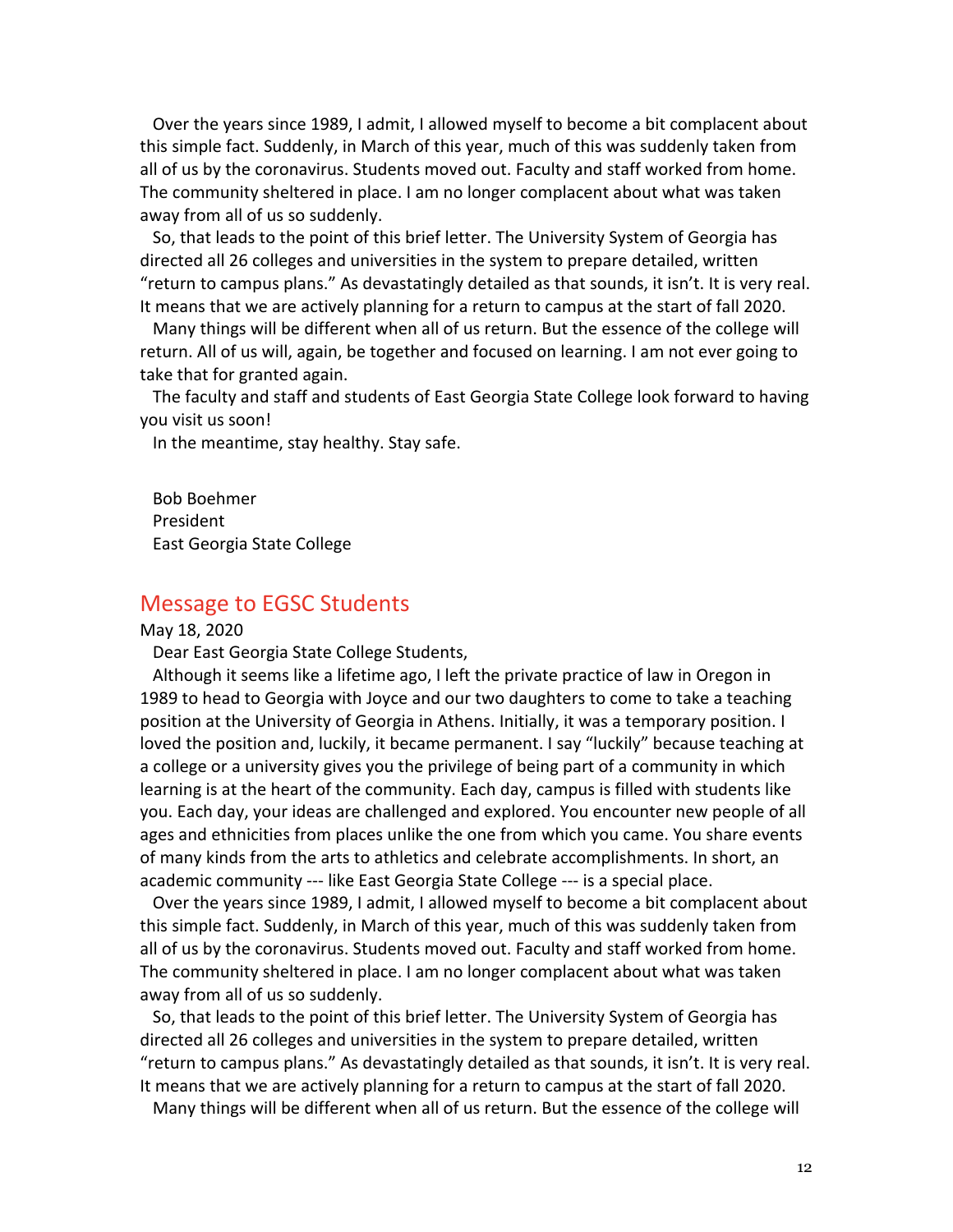return. All of us will, again, be together and focused on learning. I am not ever going to take that for granted again.

The East Georgia State College faculty and staff look forward to your return. In the meantime, stay healthy. Stay safe.

Bob Boehmer President East Georgia State College

## Message to EGSC Faculty/Staff

May 18, 2020

Dear East Georgia State College Faculty and Staff,

Although it seems like a lifetime ago, I left the private practice of law in Oregon in 1989 to head to Georgia with Joyce and our two daughter to come to take a teaching position at the University of Georgia in Athens. Initially, it was a temporary position. I loved the position and, luckily, it became permanent. I say "luckily" because a position at a college or a university gives you the privilege of being part of a community in which learning is at the heart of the community. Each day, your ideas are challenged and explored. You encounter new people of all ages and ethnicities from places unlike the one from which you came. You share events of many kinds from the arts to athletics and celebrate accomplishments. In short, an academic community --- like East Georgia State College --- is a special place.

Over the years since 1989, I admit, I allowed myself to become a bit complacent about this simple fact. Suddenly, in March of this year, much of this was suddenly taken from all of us by the coronavirus. Students moved out. Faculty and staff worked from home. The community sheltered in place. I am no longer complacent about what was taken away from all of us so suddenly.

So, that leads to the point of this brief letter. The University System of Georgia has directed all 26 colleges and universities in the system to prepare detailed, written "return to campus plans." As devastatingly detailed as that sounds, it isn't. It is very real. It means that we are actively planning for a return to campus at the start of fall 2020.

Many things will be different when all of us return. But the essence of the college will return. All of us will, again, be together and focused on learning. I am not ever going to take that for granted again.

I am looking forward to having everyone back on campus soon. In the meantime, stay healthy. Stay safe.

Bob Boehmer President East Georgia State College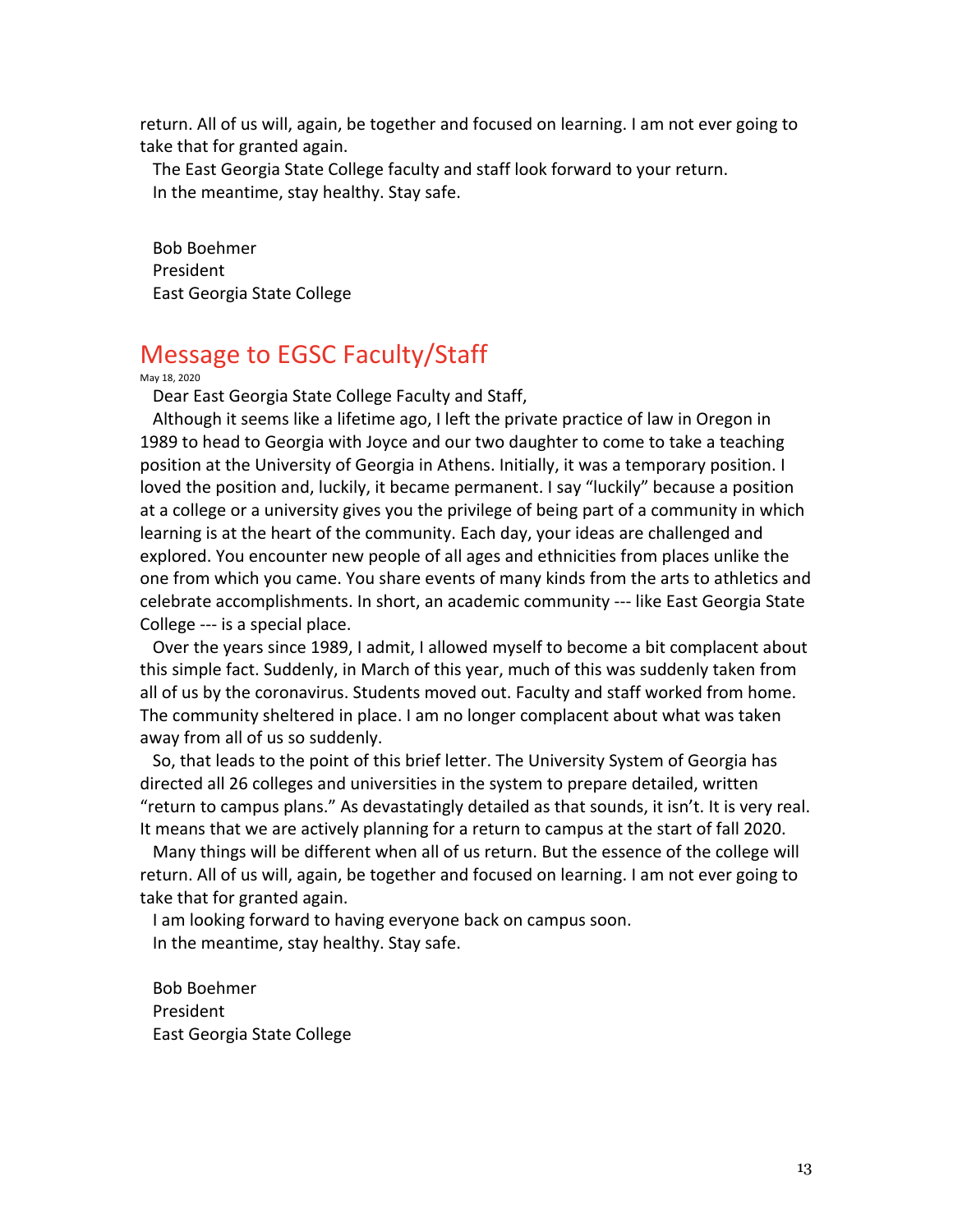## Message to EGSC Faculty and Staff

May 27, 2020

Dear East Georgia State College Faculty and Staff,

I am writing to ask each of you to do something for the East Georgia State College Bobcat family today. Could you send a message to a few of your EGSC students who you have not seen since the end of spring semester to let them know you are looking forward to having them return to campus this fall to earn their degree? I am sending a similar request to students today asking them to reach out to other students.

Some of the students you contact may be doing well and will simply enjoy the fact that someone from the college remembers them and is concerned about their future. Others are likely to be going through a tough time due to the coronavirus. Family members and close friends of theirs may have lost jobs. Others may have people close to them who are very sick. They may be fearful about their future. They may feel isolated. Hearing from you may just be a nice end to the Memorial weekend. But for one student, it may be the thing that tips the scale in a positive direction.

I hope you had a good Memorial Day. Joyce and I spent the day working at home on a college project and thinking about fall when we all plan to be back on campus together. It's not that far away.

Until then, stay healthy. Stay safe.

Bob Boehmer President East Georgia State College

### Message to the EGSC Community

May 27, 2020

Dear friends of East Georgia State College,

I sent a brief message today to EGSC students ask each of them to do something for the East Georgia State College Bobcat family today. I asked them to send a message to a few EGSC students who they have not seen since the end of spring semester to let them know they are looking forward to seeing them on campus soon. I made a similar request of faculty and staff.

I told them that some of the friends they contact may be doing well and will simply enjoy the fact that another Bobcat thought of them today. I told them that others are likely to be going through a tough time due to the coronavirus. Family members and close friends of theirs may have lost jobs. Others may have people close to them who are very sick. They may be fearful about their future. They may feel isolated. I told them that, although receiving a message may just be a nice end to the Memorial weekend for most, for one person it may be the thing that tips the scale in a positive direction.

You likely know a college student who would be helped by a contact from someone who believes in their future. It would be great if you would reach out to them.

I hope you had a good Memorial Day. Joyce and I spent the day working at home on a